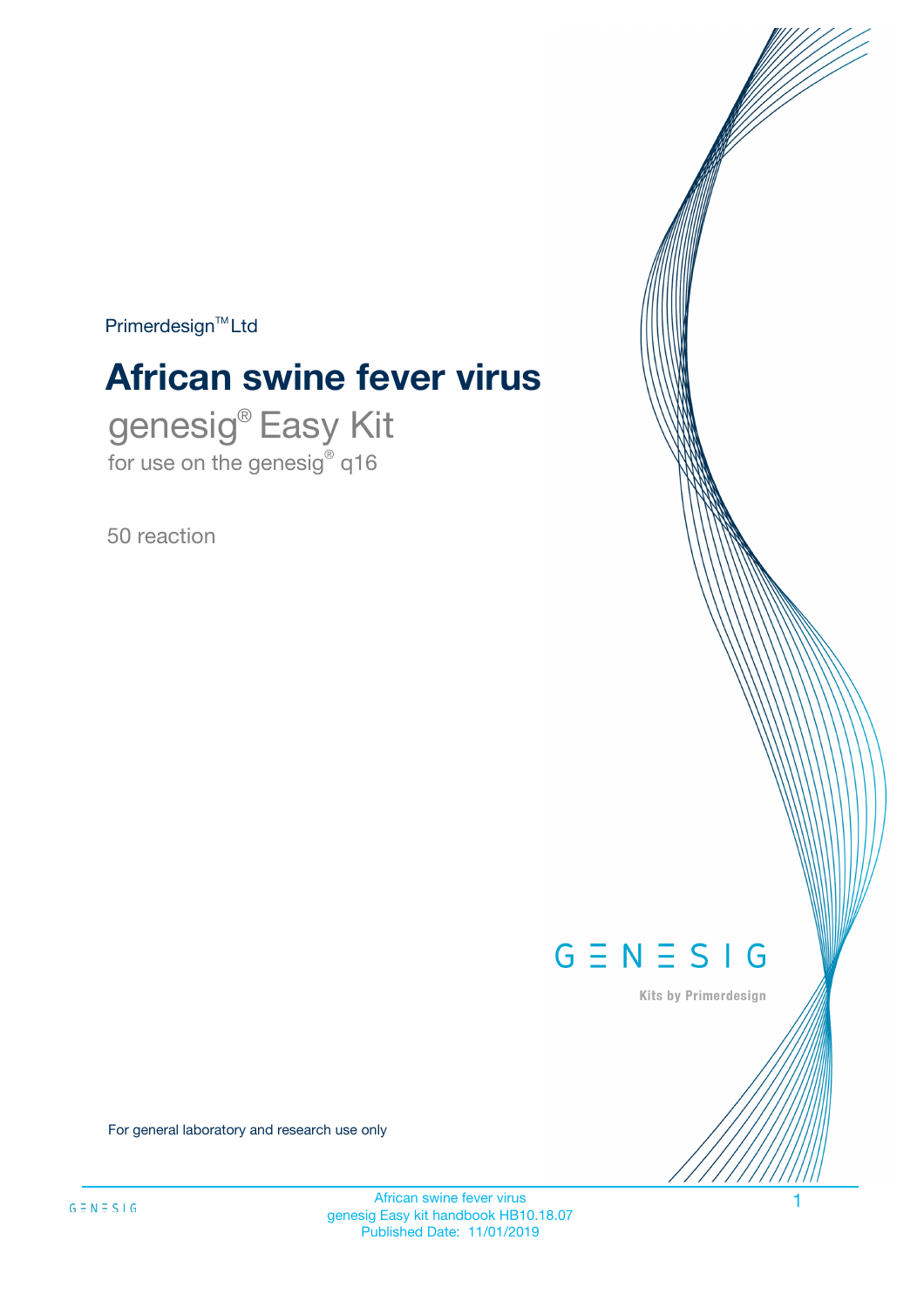# genesig® Easy: at a glance guide

#### **For each DNA test**

| Component                | <b>Volume</b> | Lab-in-a-box pipette |  |
|--------------------------|---------------|----------------------|--|
| <b>ASFV</b> reaction mix | $10 \mu$      |                      |  |
| <b>Your DNA sample</b>   | $10 \mu$      |                      |  |

#### **For each positive control**

| Component                 | Volume          | Lab-in-a-box pipette |  |
|---------------------------|-----------------|----------------------|--|
| <b>ASFV</b> reaction mix  | 10 <sub>µ</sub> |                      |  |
| Positive control template | 10 <sub>µ</sub> |                      |  |

#### **For each negative control**

| Component                | <b>Volume</b>   | Lab-in-a-box pipette |  |
|--------------------------|-----------------|----------------------|--|
| <b>ASFV</b> reaction mix | 10 <sub>µ</sub> |                      |  |
| <b>Water</b>             | 10 <sub>µ</sub> |                      |  |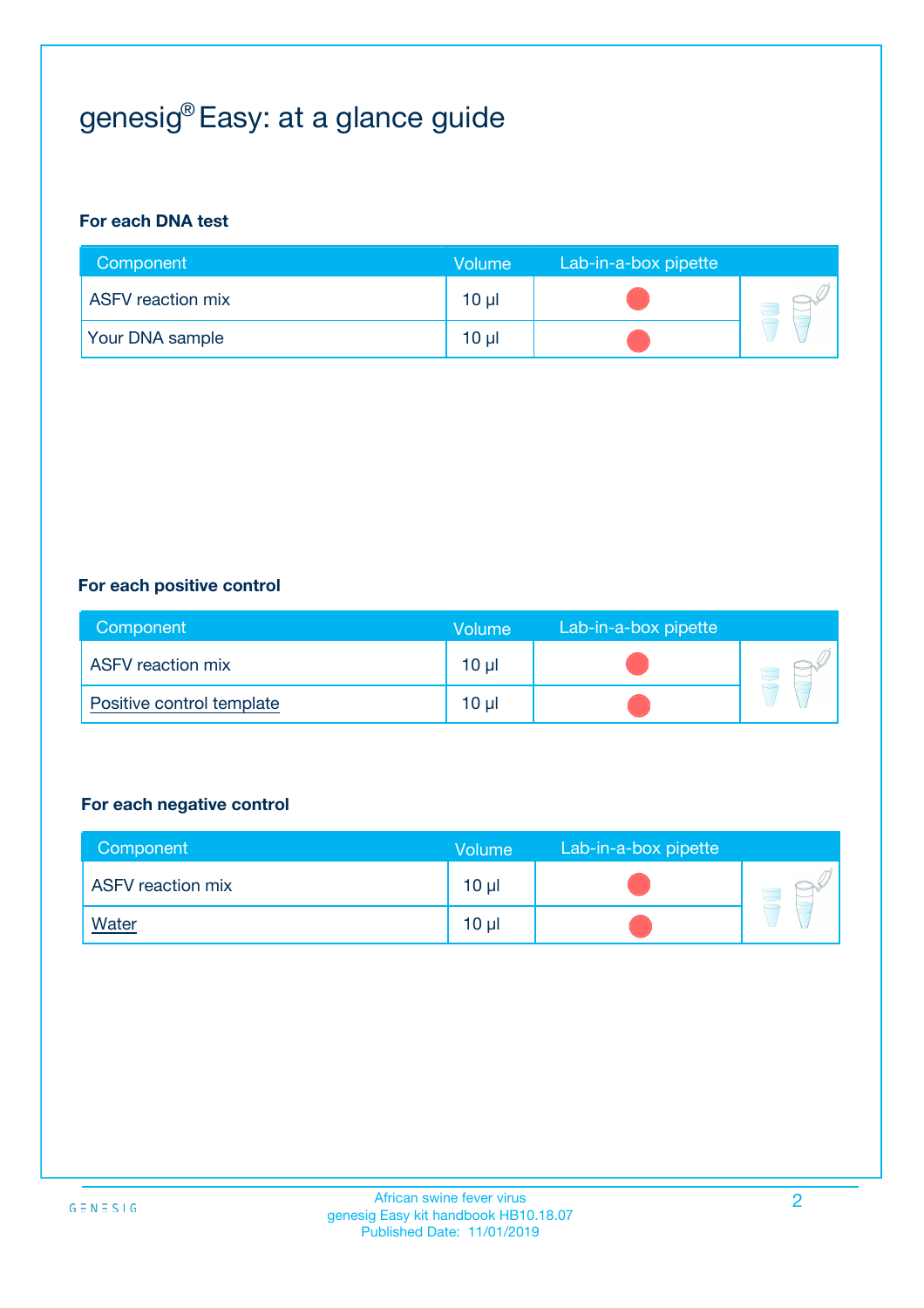# Kit Contents



# Reagents and equipment to be supplied by the user

#### **genesig® q16 instrument**

#### **genesig® Easy Extraction Kit**

This kit is designed to work well with all processes that yield high quality RNA and DNA but the genesig Easy extraction method is recommended for ease of use.

#### **genesig® Lab-In-A-Box**

The genesig Lab-In-A-Box contains all of the pipettes, tips and racks that you will need to use a genesig Easy kit. Alternatively if you already have these components and equipment these can be used instead.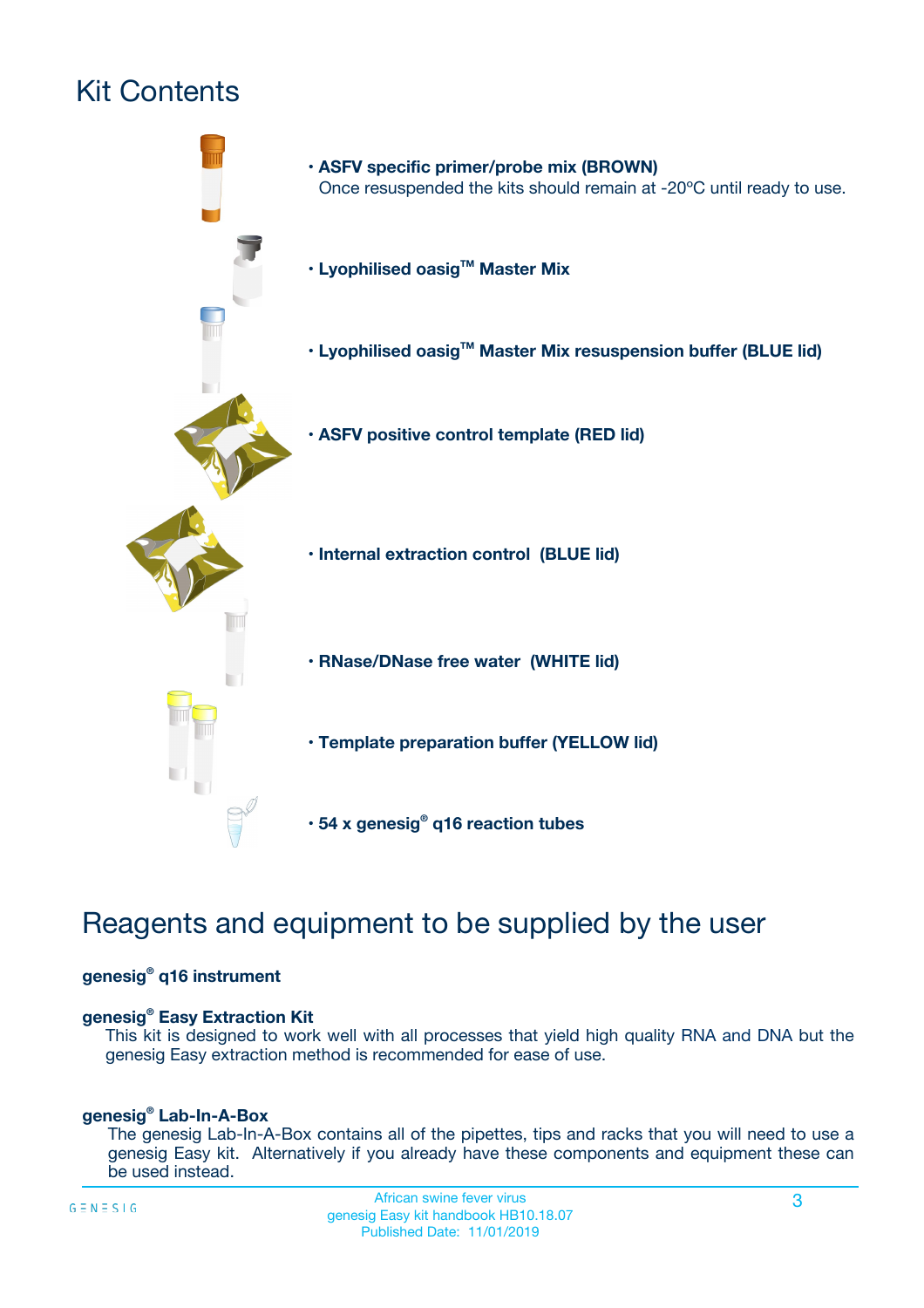# Step-by-step guide

## 1. Create your reaction mix



Use the blue pipette to transfer 500µl**\*** of the oasig Master Mix resuspension buffer into the tube of lyophilised oasig Master Mix and mix well by gently swirling. Then transfer all of that master mix into the brown tube labelled ASFV primers/probe.

**\***Transfering 525µl of the oasig Master Mix resuspension buffer to your oasig Master Mix (instead of the 500µl recommended above) will enable you to take full advantage of the 50 reactions by accounting for volume losses during pipetting. In order to do so with the genesig Easy fixed volume pipettes use 1x blue, 2x red and 1x grey pipettes to make the total volume. Please be assured that this will not adversely affect the efficiency of the test.

Cap and shake tube to mix. A thorough shake is essential to ensure that all components are resuspended. **Failure to mix well can produce poor kit performance.**

Leave to stand for 5 minutes. Now your reaction mix is ready to use.

Store the reaction mix in the freezer from hereon.

#### Top tip

- Ensure that the reaction mix is mixed thoroughly before each use by shaking.
- **•** Once resuspended do not expose genesig Easy kit to temperatures above -20°C for longer than 30 minutes at a time.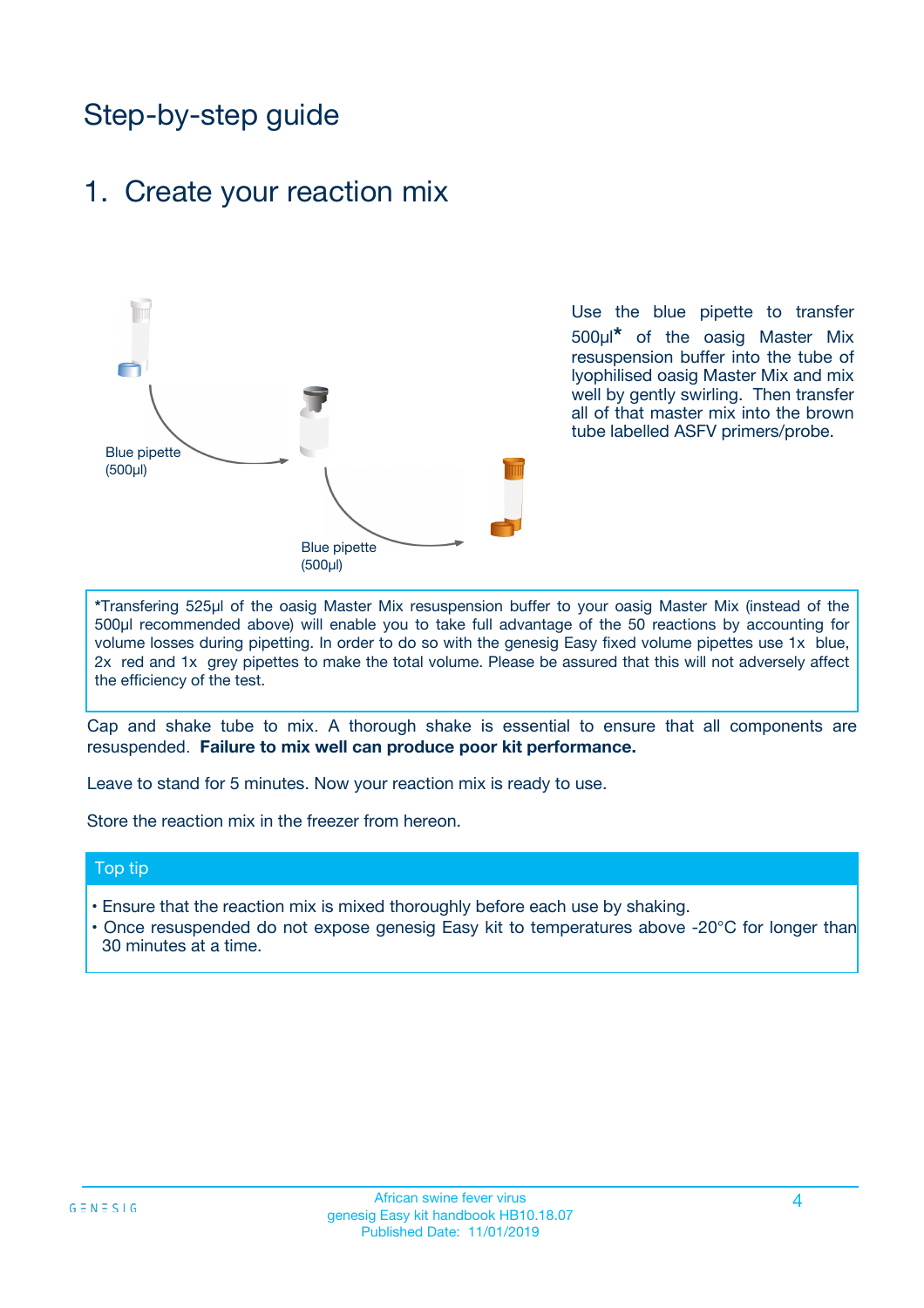# 2. Internal extraction control



Use the blue pipette to transfer 1000µl (2 x 500µl) of template preparation buffer into the Internal Extraction Control DNA tube. Cap and shake tube to mix.

Your kit contains Internal Extraction Control . This is added to your biological sample at the beginning of the extraction process. It is extracted along with the from your target of interest. The q16 will detect the presence of this Internal Extraction Control at the same time as your target. This is the ideal way to show that your extraction process has been successful.

#### **If you are using an alternative extraction kit:**

Use the red pipette to transfer 10µl of Internal Extraction Control DNA to your sample **after** the lysis buffer has been added then follow the rest of the extraction protocol.

#### **If you are using samples that have already been extracted:**

Use the grey pipette to transfer 5µl of Internal Extraction Control DNA to your extracted sample.

## 3. Add reaction mix to all reaction tubes



For every reaction to be run, use the red pipette to add 10µl of your ASFV reaction mix to every tube.

#### Top tip

- Always pipette the reaction mix directly into the bottom of the tube.
- You can label the tube lids to aid your reaction setup but avoid labelling tube sides.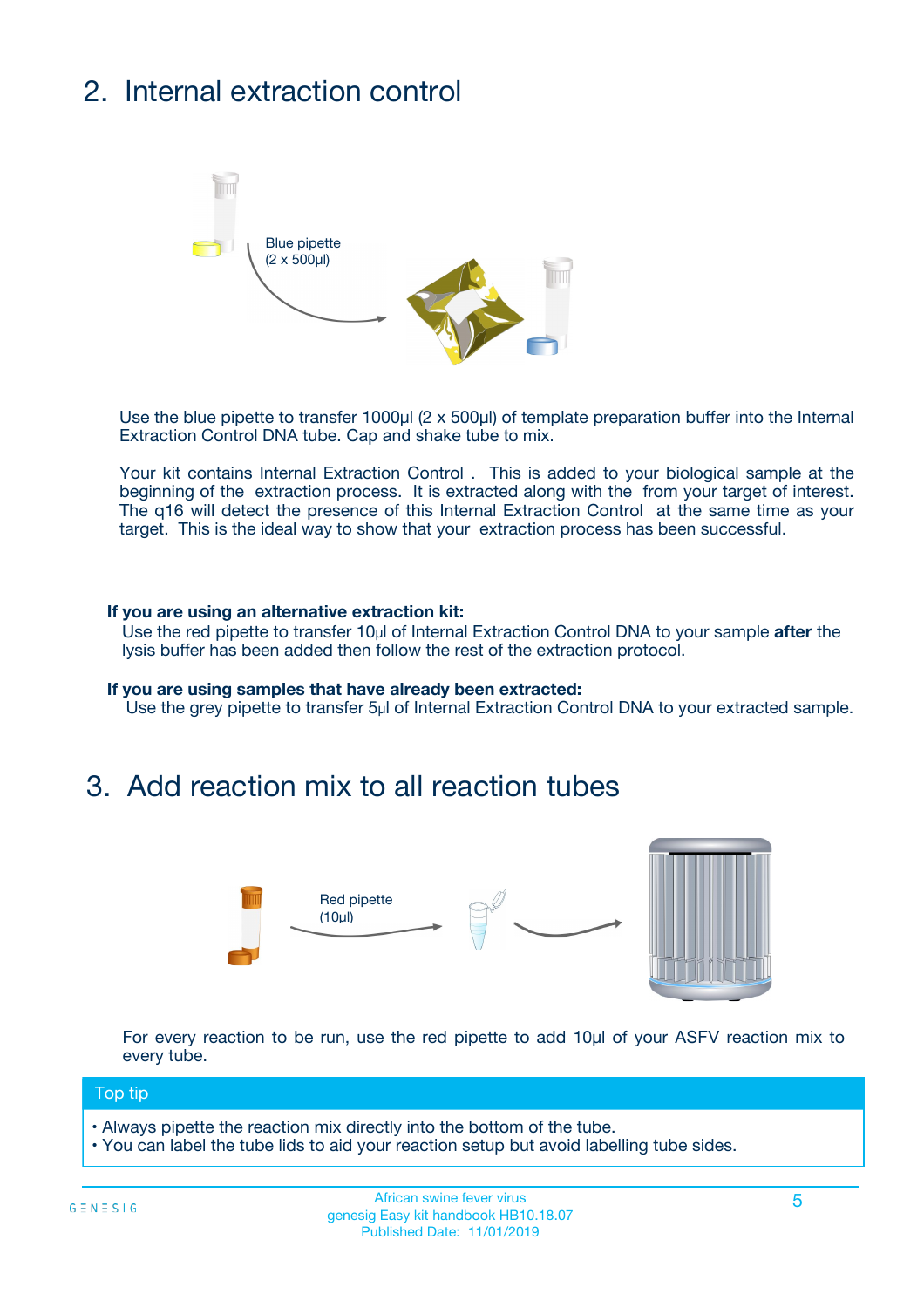# 4. Negative control



For each test you will require a negative control. Instead of , water is used. This sample should typically prove negative thus proving that all of your positive samples really are positive.

To create a negative control reaction simply use the red pipette to add 10µl of the water to the required reaction tubes. Close these tubes after adding the water.

Because some genesig kit targets are common in the environment you may occasionally see a "late" signal in the negative control. The q16 software will take this into account accordingly.

#### Top tip

**•** Always add the water to the side of the tube to reduce the introduction of bubbles.

## 5. Set up a test



For each sample you wish to analyse, use the red pipette to add 10µl of your DNA sample to the required reaction tubes. Close these tubes after adding the sample. Always change pipette tips between samples.

#### Top tip

**•** Always add the DNA sample to the side of the tube to reduce the introduction of bubbles.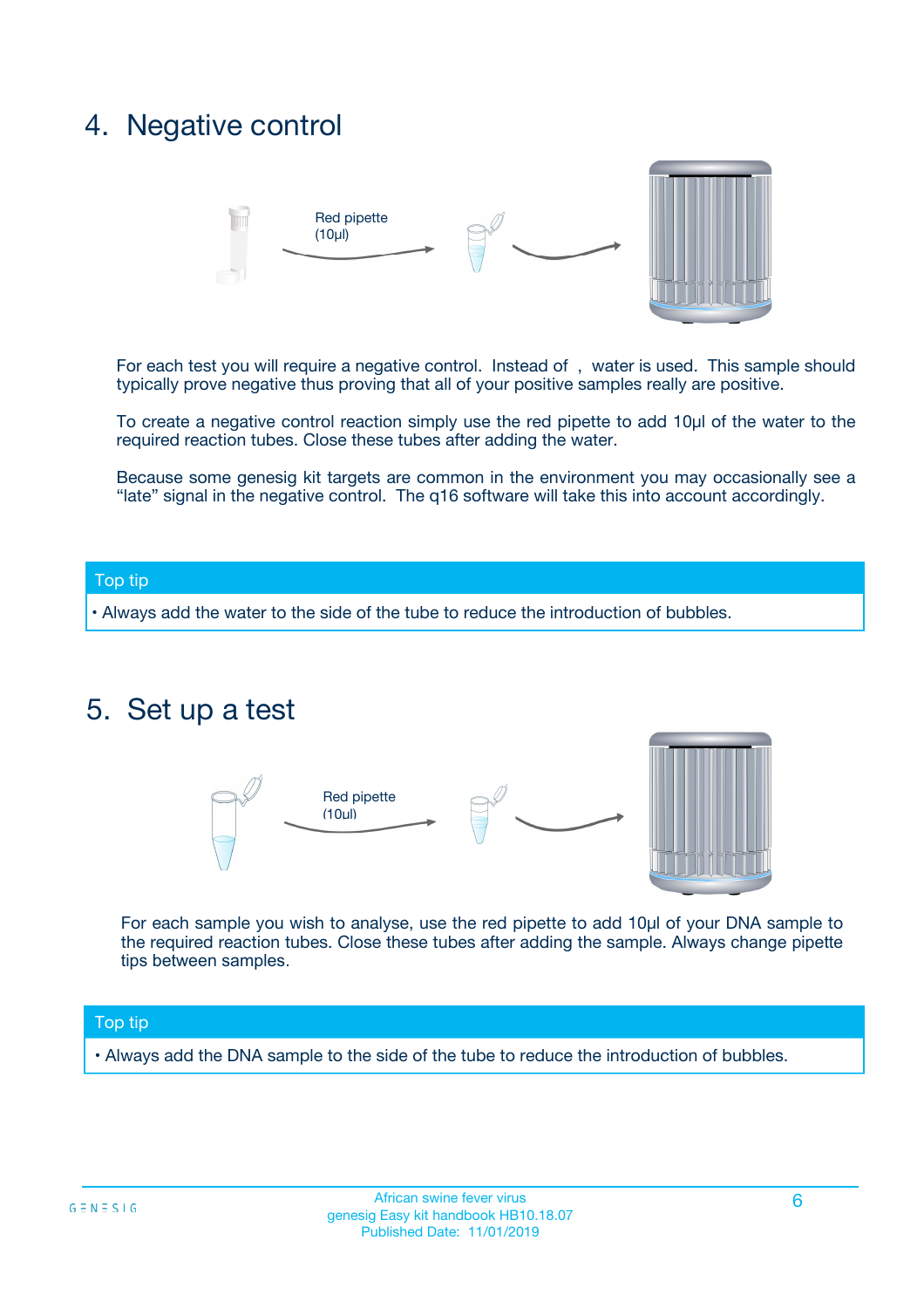# 6. Positive control



Use the blue pipette to transfer 1000µl (2 x 500µl) of template preparation buffer into the positive control template tube. Cap and shake tube to mix.

Each time you run a test you will require a positive control. This is a small portion of from your target of interest. It serves two purposes:

1. It will always test positive so it shows that everything is working as it should be.

2. The q16 software knows how much is present in the positive control. So it can automatically compare your sample of interest with the positive control to calculate the amount of target in your sample.

To create a positive control reaction, simply use 10µl of the positive control instead of your sample.



Take great care when setting up your positive control. The positive control template has the potential to give you a false positive signal in your other samples. Set positive controls up last after all other sample tubes are closed. Always change pipette tips between samples. You may even choose to set up positive controls in a separate room.

#### Top tip

**•** Always add the positive control to the side of the tube to reduce the introduction of bubbles.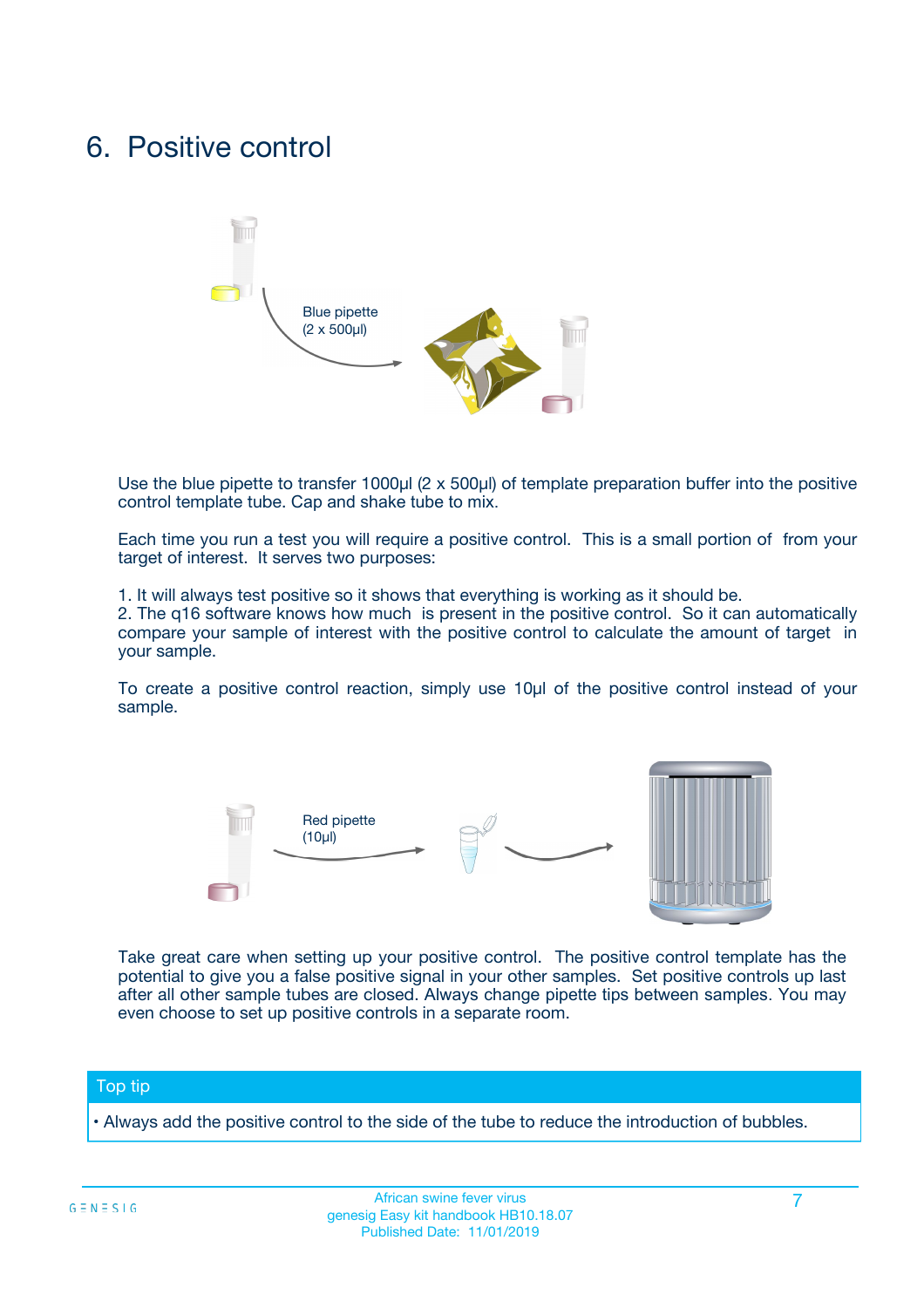# 7. Running the test

Place the tubes into the correct positions in your q16 as defined by the software, this may include positioning of empty tubes to ensure that the q16 lid is balanced. The run can then be started.

|                      | genesig q16 PCR software - 1.2                                               |                                |                              |                                          | $\begin{array}{c c c c} \hline \multicolumn{3}{c }{\textbf{0}} & \multicolumn{3}{c }{\textbf{0}} \end{array}$<br>$\Sigma\!3$ |
|----------------------|------------------------------------------------------------------------------|--------------------------------|------------------------------|------------------------------------------|------------------------------------------------------------------------------------------------------------------------------|
|                      | $\vert \cdot \vert$<br><b>Open Experiments:</b><br>Unsaved (New Experiment 2 | Open<br>Save<br>$\sqrt{9}$ New | Save As                      | <b>C</b> Close<br><b>X</b> Configuration | $G \equiv N \equiv S \mid G$                                                                                                 |
| <b>Stages:</b>       | Setup<br><b>Results</b>                                                      |                                |                              |                                          |                                                                                                                              |
| <b>Notes</b>         |                                                                              | <b>Samples</b>                 |                              | <b>Tests</b>                             |                                                                                                                              |
|                      | <b>Name and Details</b>                                                      | Color<br>Name                  | Note                         | Color<br>Name                            | Note                                                                                                                         |
|                      | New Experiment 2017-10-26 11:06                                              | Sample 1                       | ÷                            | Test 1                                   | ÷                                                                                                                            |
|                      | Kit type: genesig® Easy Target Detection kit                                 | Sample 2                       |                              |                                          |                                                                                                                              |
|                      | Instrument Id.:                                                              | Sample 3                       | $\qquad \qquad \blacksquare$ |                                          | $\qquad \qquad \blacksquare$                                                                                                 |
|                      | <b>Run Completion Time:</b>                                                  | Sample 4                       |                              |                                          |                                                                                                                              |
| <b>Notes</b>         | <b>A</b><br>v                                                                | Sample 5                       | $\triangle$<br>$\oplus$      |                                          | 4<br>₩                                                                                                                       |
| <b>Well Contents</b> |                                                                              |                                |                              | Run                                      |                                                                                                                              |
| Pos.                 | Test                                                                         | Sample                         |                              | <b>Run Status</b>                        |                                                                                                                              |
| $\overline{1}$       | Test 1                                                                       | <b>Negative Control</b>        | $\blacktriangle$             |                                          |                                                                                                                              |
| $\overline{2}$       | Test 1                                                                       | <b>Positive Control</b>        |                              |                                          |                                                                                                                              |
| 3                    | Test 1                                                                       | Sample 1                       |                              | Show full log                            |                                                                                                                              |
| $\overline{4}$       | Test 1                                                                       | Sample 2                       |                              |                                          |                                                                                                                              |
| 5                    | Test 1                                                                       | Sample 3                       |                              | <b>Run Control</b>                       |                                                                                                                              |
| 6                    | Test 1                                                                       | Sample 4                       |                              |                                          |                                                                                                                              |
| $\overline{7}$       | Test 1                                                                       | Sample 5                       |                              |                                          |                                                                                                                              |
| -8                   |                                                                              |                                |                              | Abort Run                                | $\triangleright$ Start Run                                                                                                   |
|                      | <b>JOB FURTY TURE TO BULLMAR LIB</b>                                         |                                | $\overline{\mathbf{v}}$      |                                          |                                                                                                                              |

#### Top tip

- Before loading tubes into the q16, check for bubbles! Flick the bottom of the tubes to remove any bubbles that may have formed during the test setup.
- Apply centrifugal force with a sharp wrist action to ensure all solution is at the bottom of the reaction tube.
- When repeating a test you can use a previous file as a template by clicking 'open' then selecting File name > Files of Type > Experiment file as template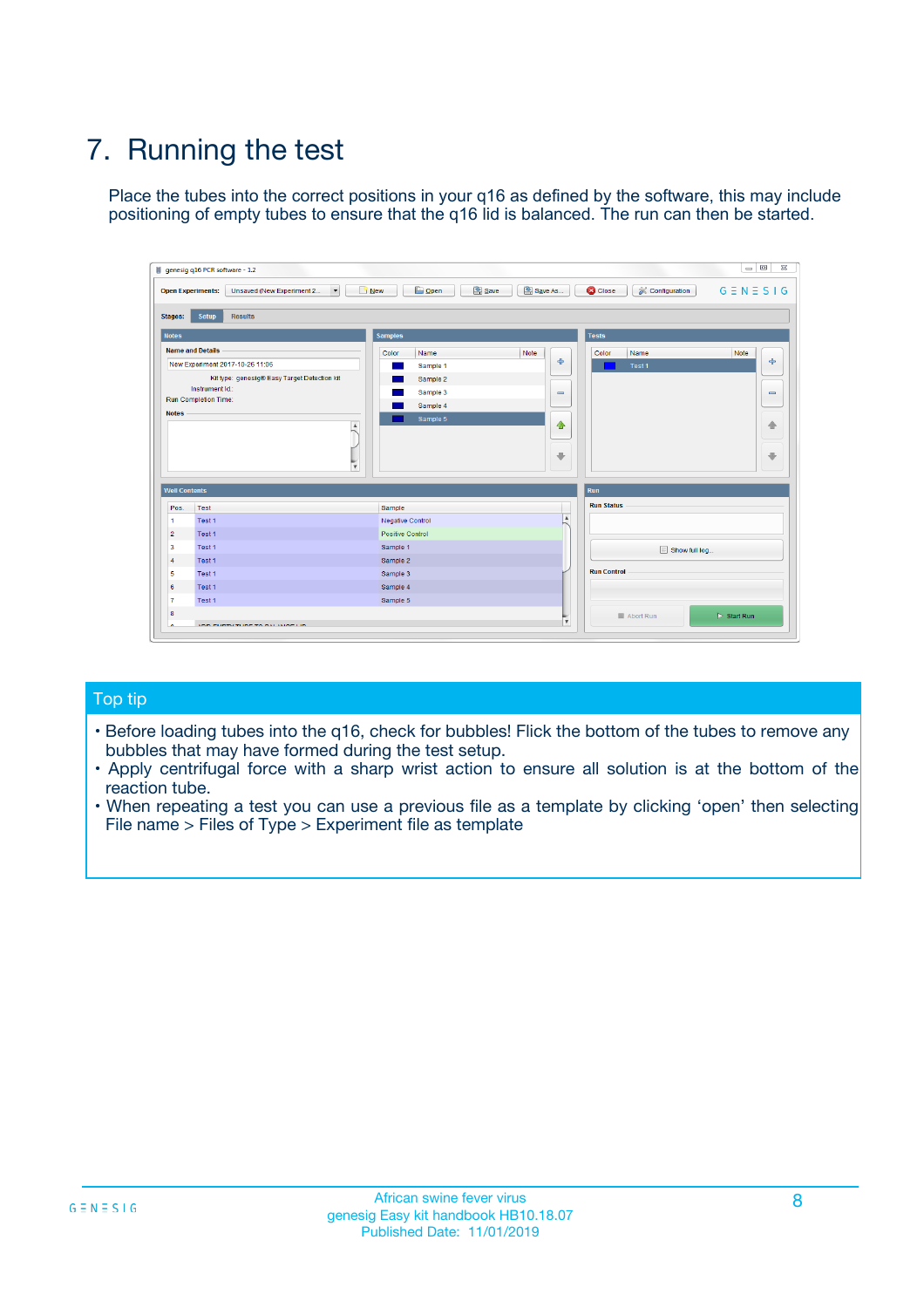# What do my results mean?

Analysis of your data is carried out automatically by the genesig q16. The following information is designed to help you fully understand a result or to troubleshoot:

### "Positive"

#### **Explanation**

Your sample has produced a positive result. Your target of interest is present and you can use the reported quantity.

"Negative"

#### **Explanation**

Your sample has produced a negative result. The target is not present in your sample.

### "Test contaminated"

#### **Explanation**

The Negative Control should be completely free of any DNA. If you see this error message it means that at some point during the setup, the Negative Control has been contaminated with DNA and has given a positive signal. This contamination has invalidated the test. The Positive Control and your test samples are both possible sources of contaminating DNA. The genesig q16 reaction tubes from previous runs will also contain very high amounts of DNA so it is important that these are carefully disposed of after the run is completed and NEVER OPENED. It may be the case that your kits have become contaminated which will lead to the same problem occurring repeatedly.

#### **Solutions**

1. Clean your working area using a commercial DNA remover solution to ensure the area is DNA free at the start of your run and re-run the test

2. If the problem persists then the kit has become contaminated and it will have to be discarded and replaced with a new kit. When you open the new kit, run a simple test to show that changing the kit has solved the problem. Prepare a test which includes only the Positive Control, the Negative Control and one 'mock sample'. For the 'mock sample' add water instead of any sample DNA. The result for the Negative Control and the mock sample should be negative indicating that contamination is no longer present.

#### **Preventive action**

An ideal lab set-up has a 'Clean area' where the test reagents are prepared and a 'sample area' where DNA samples and the Positive Control template are handled. The best workflow involves setting up all the test components (excluding the positive control template) in the clean area and then moving the tests to the sample area for sample and Positive Control addition. If this method is followed then the kit components are always kept away from possible sources of contamination. For extra security the Negative Control can be completely prepared and sealed in the clean area. All work areas should be decontaminated regularly with DNA remover.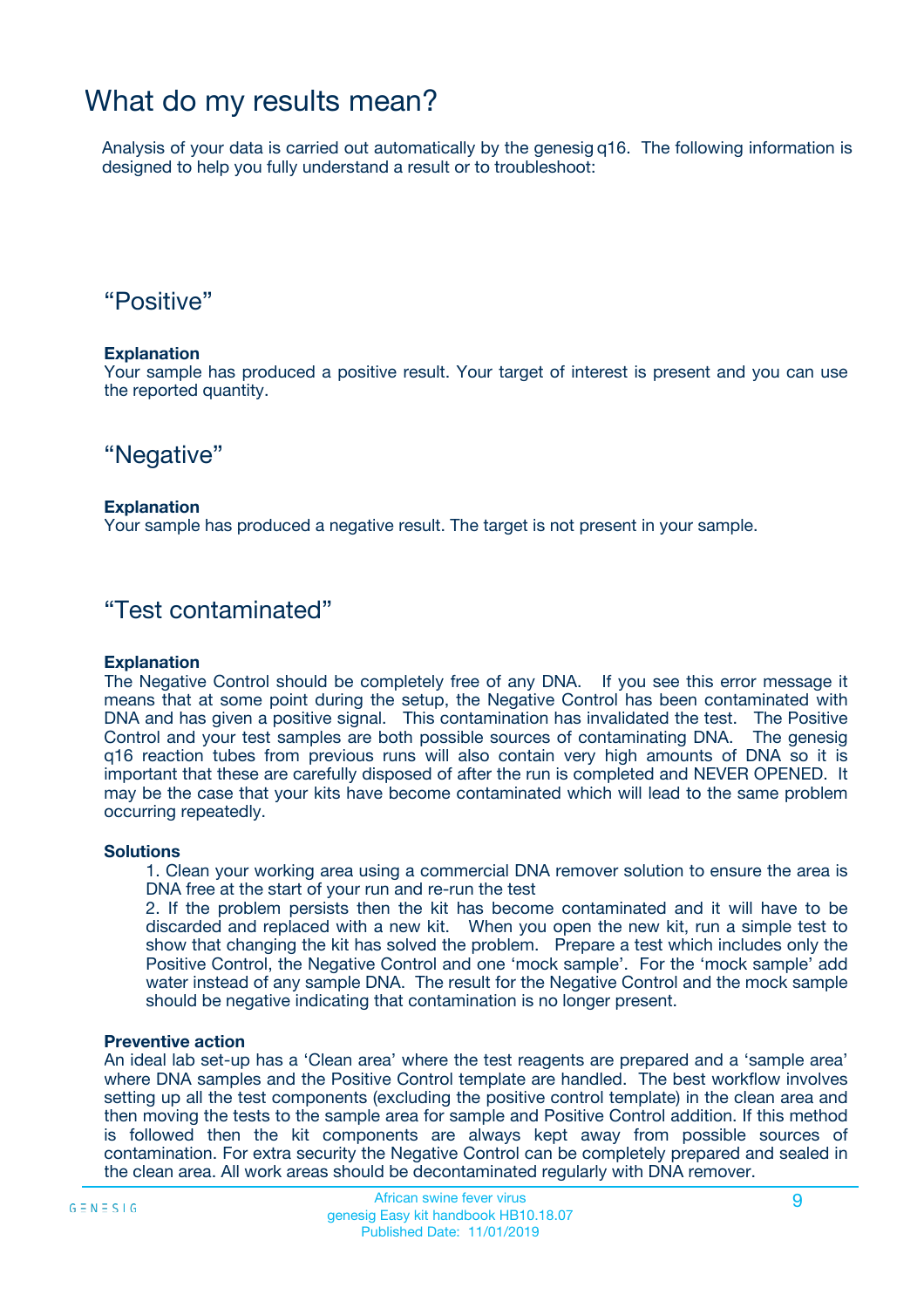### "Sample preparation failed"

#### **Explanation**

The test has failed because the quality of the sample was not high enough. The Internal Extraction Control component identifies whether the sample has been prepared correctly and is of suitable quality. This error message means that this quality control test has failed and the sample quality is not high enough for analysis.

#### **Solutions**

1. Check the sample preparation protocol for any user errors then repeat.

2. Poor quality samples can result from overloading the sample preparation protocol with too much starting material. Try reducing the amount of starting material then repeat.

3. Failing to add the Internal extraction Control DNA to your sample during the sample preparation protocol can also lead to a reported result of "sample preparation failed". Ensure that this step has not been overlooked or forgotten. If your samples are derived from an archive store or from a process separate from your genesig Easy extraction kit; you must add 5µl of Internal Extraction Control DNA into each 0.5ml of your sample to make it suitable for use on the q16.

### "Positive result, poor quality sample"

#### **Explanation**

The test is positive so if you are only interested in obtaining a 'present or absent' answer for your sample then your result is reliable. However, the test contains an Internal Extraction Control component that identifies if the sample is of high quality. This quality control test has failed and the sample is not therefore of high enough quality to accurately calculate the exact copy number of DNA present. If you require quantitative information for your sample then proceed with the solutions below.

#### **Solution**

For appropriate solutions, read the "Sample preparation failed" section of this handbook.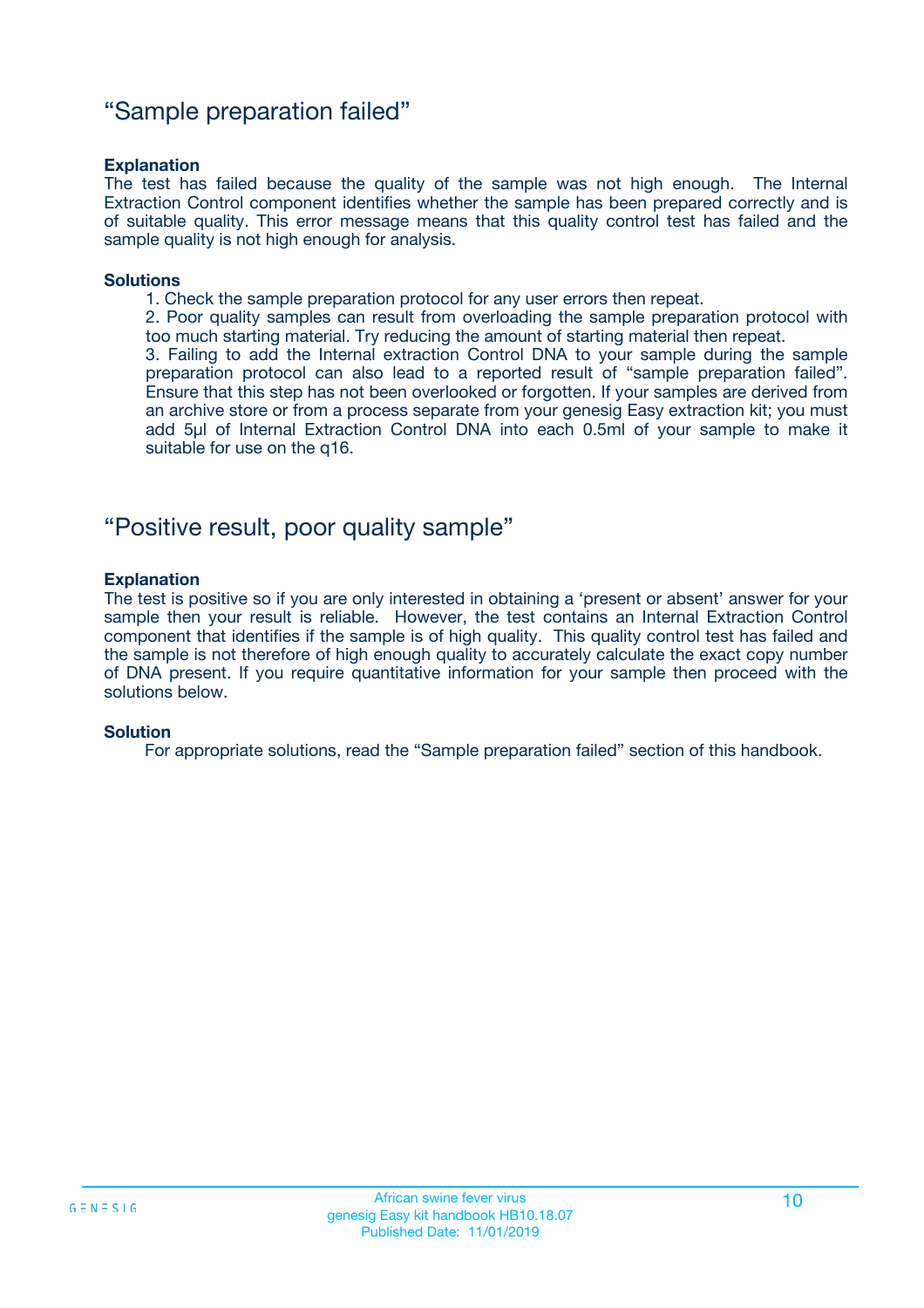### "Test failed"

#### **Explanation**

The test has failed because the Positive Control has not worked. The Positive Control is present to show that all aspects of the test are working correctly together. When this control test fails, the test as a whole is invalidated. This finding indicates that a problem has occurred in the reaction set-up part of the experiment and has nothing to do with sample preparation.

#### **Solutions**

- 1. Check the entire workflow and test set-up to look for any user errors, then repeat the test e.g. have the right colour pipettes and solutions been used with the correct tubes?
- 2. Ensure the positive and negative controls are inserted into the correct wells of your q16.

3. A component of the test may have 'gone off' due to handing errors, incorrect storage or exceeding the shelf life. When you open a new kit, run a simple test to show that changing the kit has solved the problem. Prepare a test which includes only the Positive Control, the Negative Control and one 'mock sample'. For the 'mock sample' add internal control template instead of any sample DNA. If the Positive Control works, the mock sample will now be called as a negative result.

### "Test failed and is contaminated"

#### **Explanation**

The Positive Control is indicating test failure, and the Negative Control is indicating test contamination. Please read the "Test Failed" and "Test contamination" sections of this technical support handbook for a further explanation.

#### **Solution**

For appropriate solutions, read both the "Test failed" and "Test contaminated" sections of this handbook.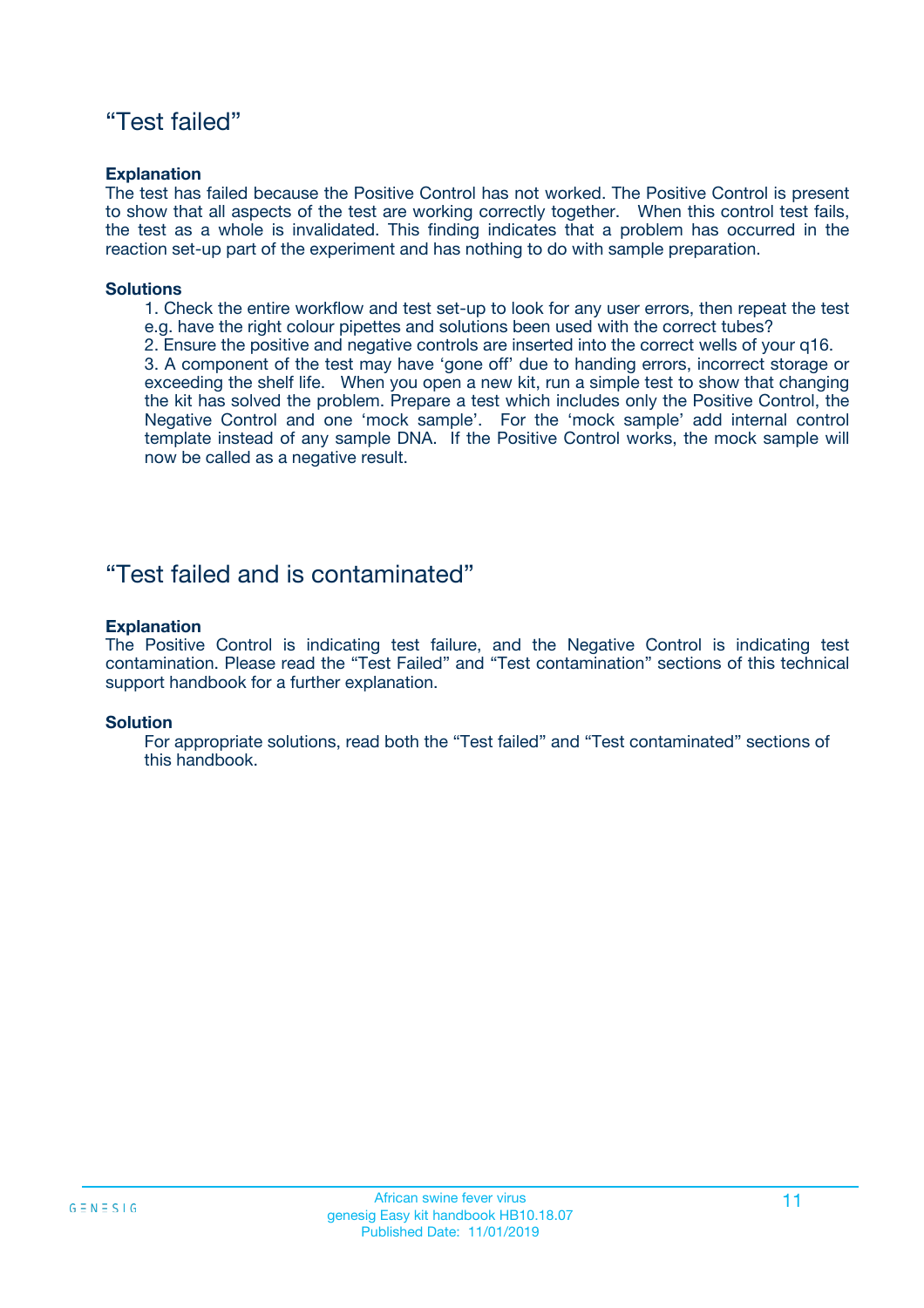# African swine fever virus

African Swine Fever Virus (ASFV) is a widespread disease which infects members of the pig family (Suidae). A number of tick species are believed to be the vector for the disease, as well as being transmitted by raw pork and pig excrement [1]. After firstly being identified in Kenya in 1921, ASFV became endemic in sub-Saharan Africa, with regular outbreaks being reported across Europe, Asia and South America throughout the century [2]. More recently the virus was introduced in Georgia and spread throughout the region, as well as mass outbreaks occurring in China in 2018 [3].

ASFV is the only member of the Asfaridae family. It is a large enveloped double stranded DNA virus of icosahedral morphology with an average diameter of 200nm and isolates contain genomes between 170-190Kbp encoding for up to 167 open reading frames [2]. The morphology of ASFV consist of several concentric domains. An inner core contains the nucleoid coated with a thick protein layered core shell, which is surrounded by an inner lipid envelope , all of which is encompassed by the capsid [2]. ASFV begins its replication cycle in the nucleus of infected cells before moving to the cytoplasm where the majority of the replication takes place [2]. Gene transcription is highly regulated, with distinct classes of mRNA identified to accumulate at early, intermediate and late transcripts of the virus [2]. The disease induces acute haemorrhagic disease within its hosts, causing high fevers and skin haemorrhages, with death often occurring within ten days of clinical symptoms appearing [4].

#### References:

1: The Centre for Food Security and Public Health (2015), African Swine Fever.

2: Galindo, I. and Alonso, C., 2017. African swine fever virus: a review. Viruses, 9(5), p.103.

3: Zhou, X., Li, N., Luo, Y., Liu, Y., Miao, F., Chen, T., Zhang, S., Cao, P., Li, X., Tian, K. and Qiu, H.J., 2018. Emergence of African swine fever in China, 2018. Transboundary and emerging diseases, 65(6), pp.1482-1484.

4: Gallardo, C., Ademun, A.R., Nieto, R., Nantima, N., Arias, M., Martín, E., Pelayo, V. and Bishop, R.P., 2011. Genotyping of African swine fever virus (ASFV) isolates associated with disease outbreaks in Uganda in 2007. African Journal of biotechnology, 10(17), pp.3488-3497.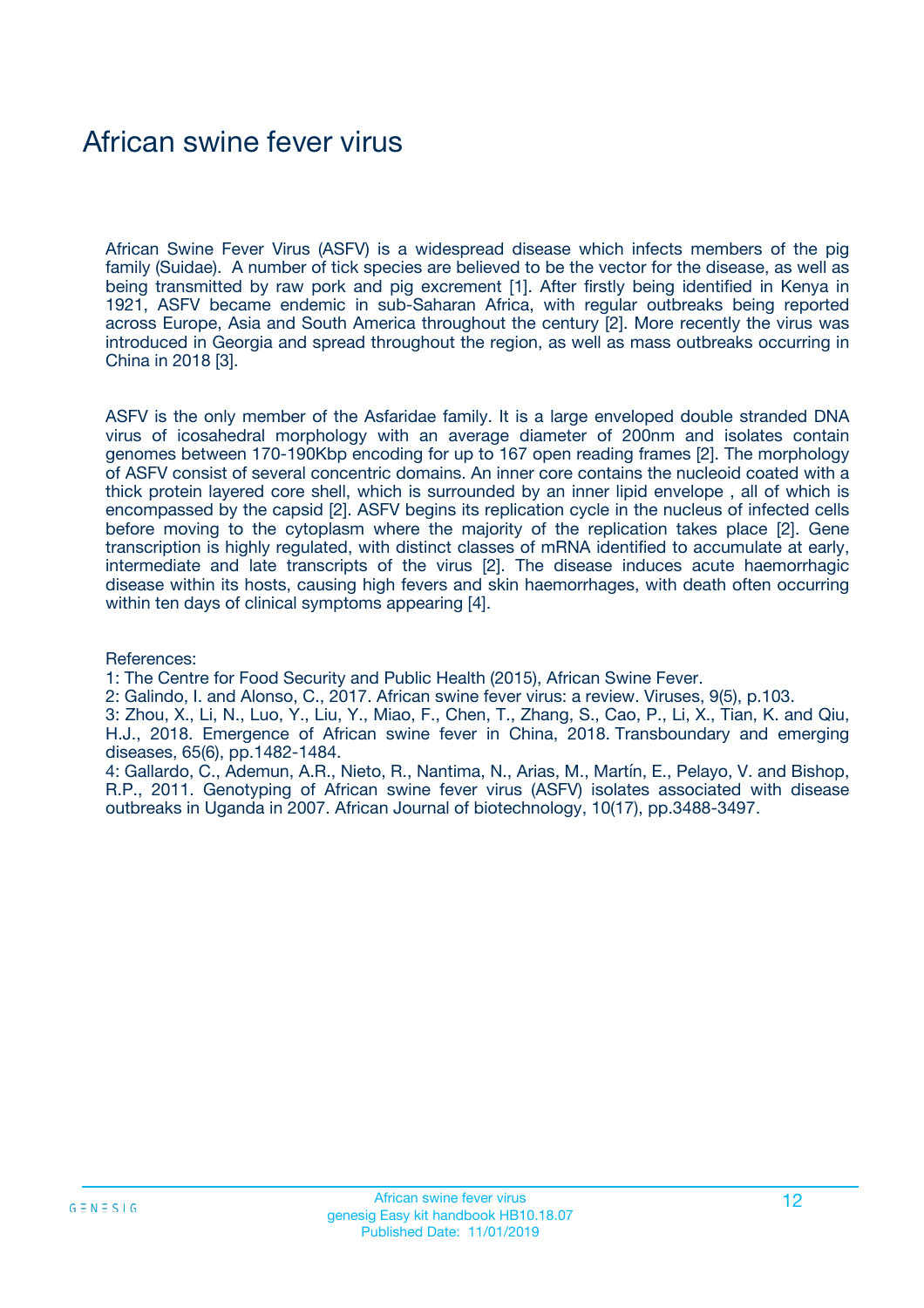# **Specificity**

The Primerdesign genesig kit for African Swine Fever Virus (ASFV) is designed for the in vitro quantification of ASFV genomes. The kit is designed to have a broad detection profile. Specifically, the primers represent 100% homology with over 95% of the NCBI database reference sequences available at the time of design.

The dynamics of genetic variation means that new sequence information may become available after the initial design. Primerdesign periodically reviews the detection profiles of our kits and when required releases new versions.

The target sequence (p72) has been shown to be a good genetic marker for ASFV in other real time PCR based studies (Tignon et al., 2011). This kit was designed to detect recent isolates from the Chinese outbreak of ASFV and, through the use of multiple probes is predicted to detect strains that have been isolated throughout Europe and Africa.

If you require further information, or have a specific question about the detection profile of this kit then please send an e.mail to enquiry@primerdesign.co.uk and our bioinformatics team will answer your question.